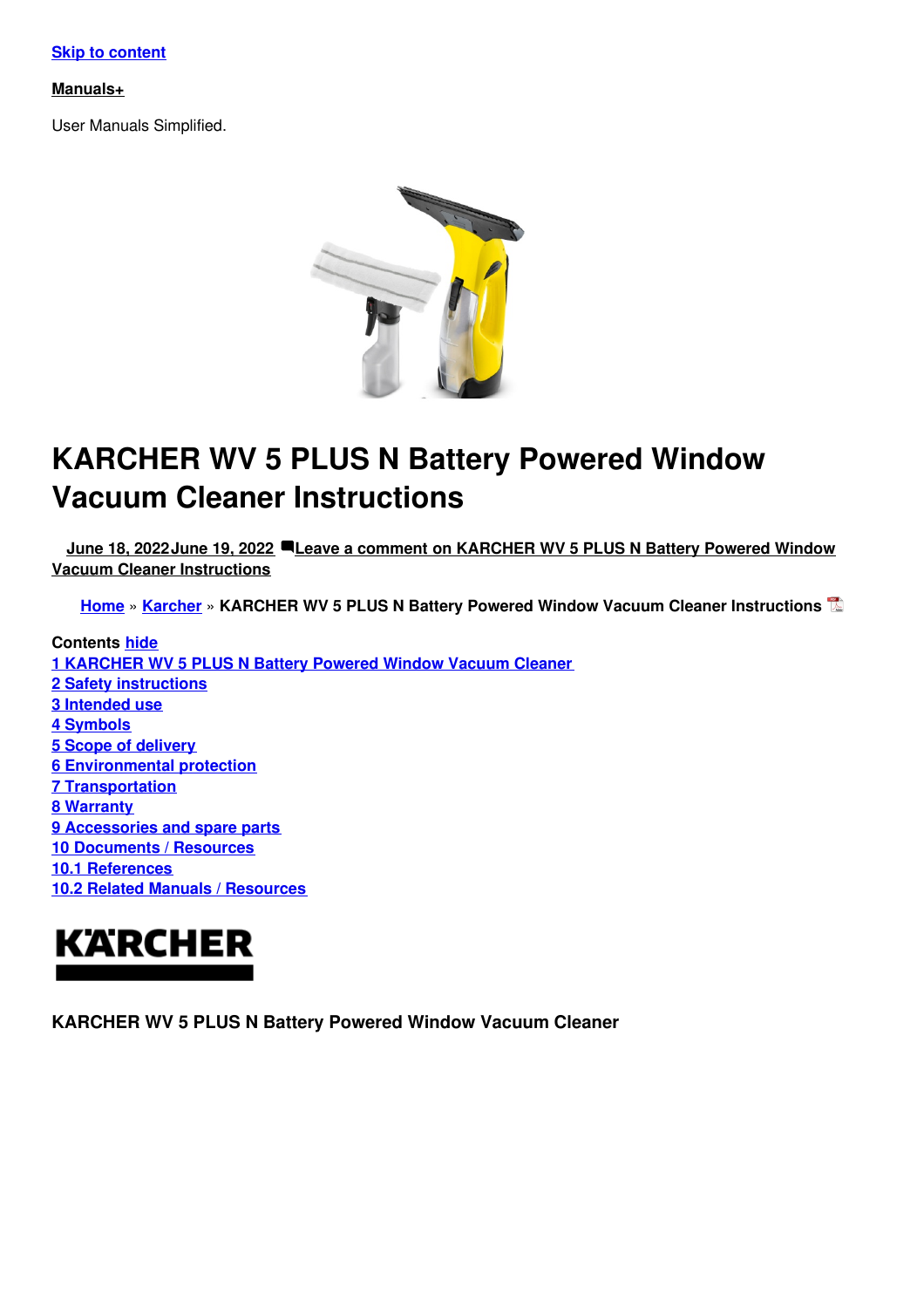

## <span id="page-1-0"></span>**Safety instructions**

Read these safety instructions and the original instructions before using the device for the first time. Act in accordance with them. Keep the two booklets for future reference or for future owners.

- Prior to initial startup, please observe the graphical operating instructions for your device and these safety instructions.
- In addition to the notes in the operating instructions, you also need to take into consideration the general safety regulations and accident prevention guidelines applicable by law.
- Keep the packaging foil away from children, as this poses a suffocation risk. **Hazard levels**
- **DANGER**
	- Indication of an imminent threat of danger that will lead to severe injuries or even death.
- **WARNING**
	- Indication of a potentially dangerous situation that may lead to severe injuries or even death.
- **CAUTION**

Indication of a potentially dangerous situation that may lead to minor injuries.

- **ATTENTION**
- Indication of a potentially dangerous situation that may lead to damage to property.
- **General notes**
	- WARNING

Persons with reduced physical, sensory or mental capabilities and persons lacking experience and knowledge may only use the appliance if they are properly supervised, have been instructed on use of the appliance safely by a person responsible for their safety, and understand the resultant hazards involved.

- Children must be supervised to prevent them from playing with the appliance.
- Children from the minimum age of 8 may use the appliance if they are properly supervised or have been instructed in its use by a person responsible for their safety, and if they have understood the resultant hazards involved.
- Children may only perform cleaning work and user maintenance under supervision.
- Children must not play with the appliance.
- **Risk of electric shock**
	- **DANGER**

Never touch the mains plug and socket with wet hands.

- Never touch contacts or lines.
- Never insert conductive objects, e.g. screwdrivers or similar, into the charging socket on the appliance.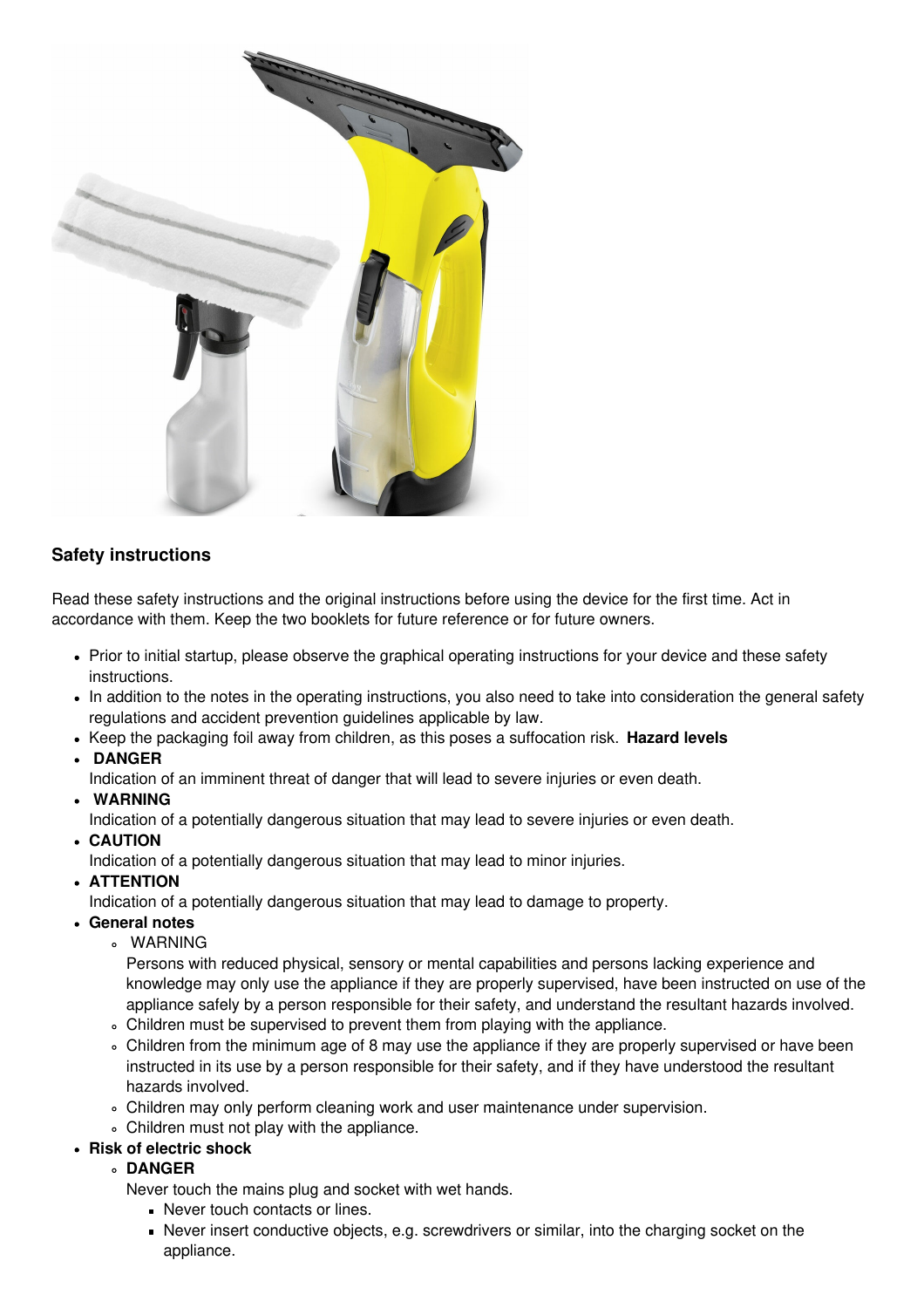- Do not expose the battery to strong sunlight, heat or fire.
- Do not direct the spray jet directly onto consumables containing electrical components, e.g. the interior space of ovens.

## **WARNING**

- Only charge the appliance using the original charger enclosed or with a charger approved by KÄRCHER.
	- Immediately replace a dam-aged charger together with a charging cable with an original part.
	- Do not charge any damaged battery packs. Replace damaged battery packs with battery packs approved by KÄRCHER. Does not apply to appliances with a fixed battery
	- Only use the charger for charging approved battery packs.
	- The appliance contains electrical components do not clean the appliance under running water.
- ATTENTION

Short circuit hazard. Do not store the battery packs together with metal objects.

- Only use and store the charger in dry rooms.
- This device contains non-replaceable batteries. Does not apply to appliances with a replaceable battery pack

#### **Operation**

- **DANGER**
	- Risk of explosion. Do not charge batteries (primary cells).
	- Do not throw battery packs into a fire or into the household rubbish.
	- Avoid contact with fluid leaking from defective batteries. Immediately rinse off the fluid using water if contact is made, and also consult a doctor in the event of contact with the eyes.

#### **WARNING**

- Risk of injury. Do not direct the spray jet onto the eyes.
- **CAUTION**

Do not use the appliance if it has been dropped beforehand, is visibly damaged or if it is leaking.

- **ATTENTION**
	- Do not introduce any objects into the air outlet.
	- Test the microfibre wiping cloth on a spot that is not noticeable before you use the window cleaner on sensitive (high-gloss) surfaces.
	- Store the appliance only so that it is standing upright.
	- Store the appliance only in dry rooms.
	- Switch off the appliance and empty the die waste water tank when the level in the waste water tank reaches the MAX mark.

## <span id="page-2-0"></span>**Intended use**

Only use the appliance in private households. The battery-powered appliance is designed for cleaning moist, smooth surfaces such as windows, mirrors, or tiles. Observe the safety instructions.

- Never use the appliance for absorbing dust.
- Do not absorb any more than 25 ml of fluid. The appliance is not suitable for absorbing larger quantities of fluid from horizontal surfaces, e.g. from a toppled drinking glass.
- Only use the appliance in combination with regular window cleaning agents (no spirits, no foam cleanser).
- Only use the appliance with accessories and spare parts approved by KÄRCHER.

Any other use is deemed as contrary to the designated use. The manufacturer shall not be responsible for any damages that may result thereby; the risk is borne solely by the user.

## <span id="page-2-1"></span>**Symbols**

#### **Symbols on the device**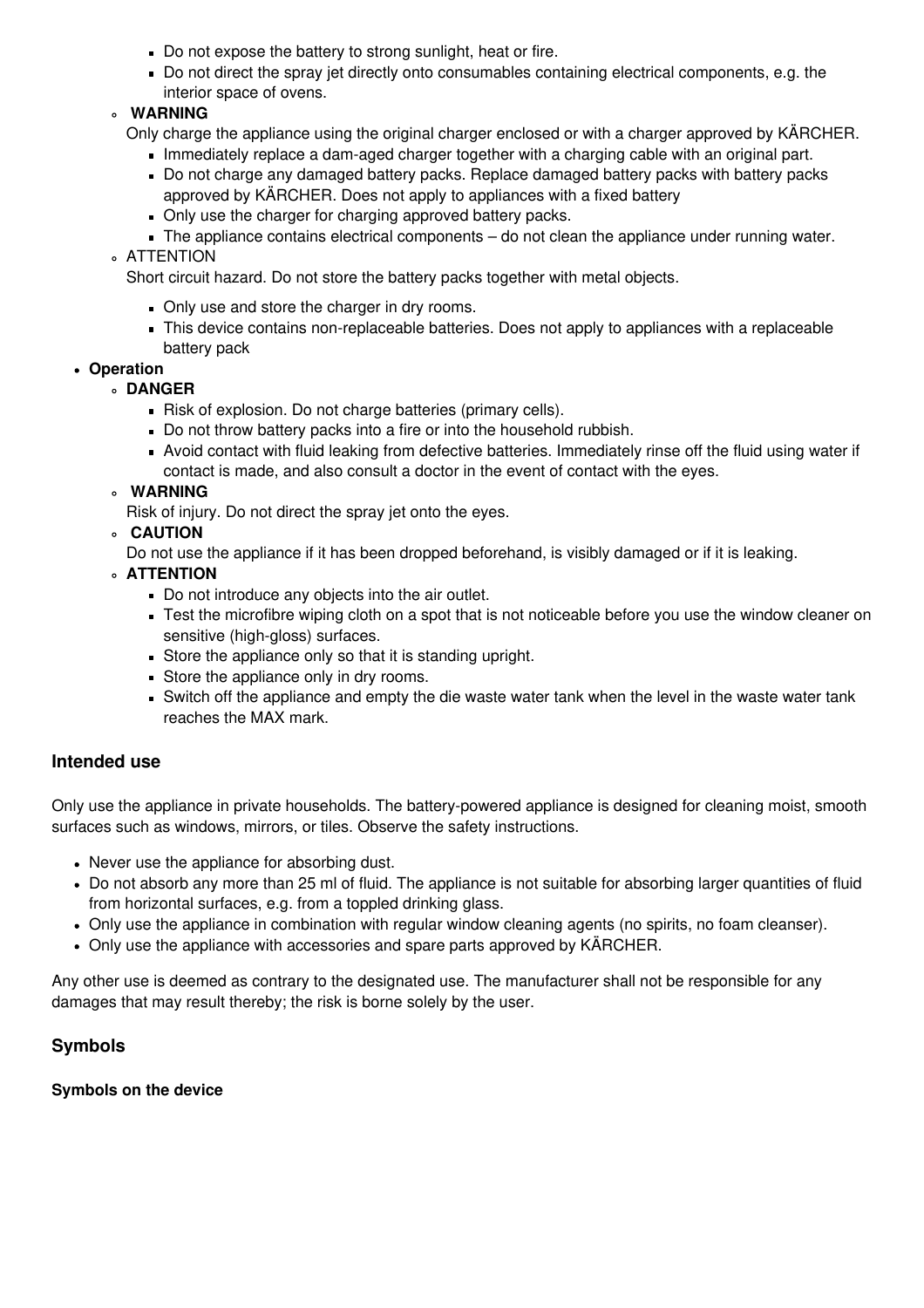<span id="page-3-1"></span><span id="page-3-0"></span>

| Do not throw the battery into fire  |
|-------------------------------------|
| Do not throw the battery into water |

## **Symbols used in the operating instructions**

| 100% | Charging time for an empty bat-<br>tery         |
|------|-------------------------------------------------|
|      | Waste water tank capacity                       |
|      | Operating time when battery is<br>fully charged |

|    | Charger output voltage / output<br>current<br>Symbols according to unit                                                                                                                         |        | Put the appliance into the<br>charging station<br><b>Note</b><br>The battery must be in the ap-<br>pliance when charging.                                                                                                                                                               |
|----|-------------------------------------------------------------------------------------------------------------------------------------------------------------------------------------------------|--------|-----------------------------------------------------------------------------------------------------------------------------------------------------------------------------------------------------------------------------------------------------------------------------------------|
| n  | type<br>When the battery is fully<br>charged, the LEDs light up for<br>60 minutes and then go out<br><b>Optional accessories</b><br>Consisting of charging station<br>and battery, depending on | **     | Put the replaceable battery and<br>appliance into the charging sta-<br>tion at the same time<br><b>Note</b><br>The battery must be in the ap-<br>pliance when charging. The<br>battery in the appliance is fully<br>charged first. The appliance is<br>ready for operation. After that, |
| k* | equipment<br>Connect the charging station to<br>the power cable and plug it into<br>a mains socket                                                                                              |        | the charging station will start to<br>charge the replaceable battery.<br>Nominal voltage of battery                                                                                                                                                                                     |
|    |                                                                                                                                                                                                 | Li-Ion |                                                                                                                                                                                                                                                                                         |
| ** | Put the battery into the charging<br>station                                                                                                                                                    | nom    | Nominal power of device                                                                                                                                                                                                                                                                 |
|    |                                                                                                                                                                                                 |        | <b>Energy consumption</b>                                                                                                                                                                                                                                                               |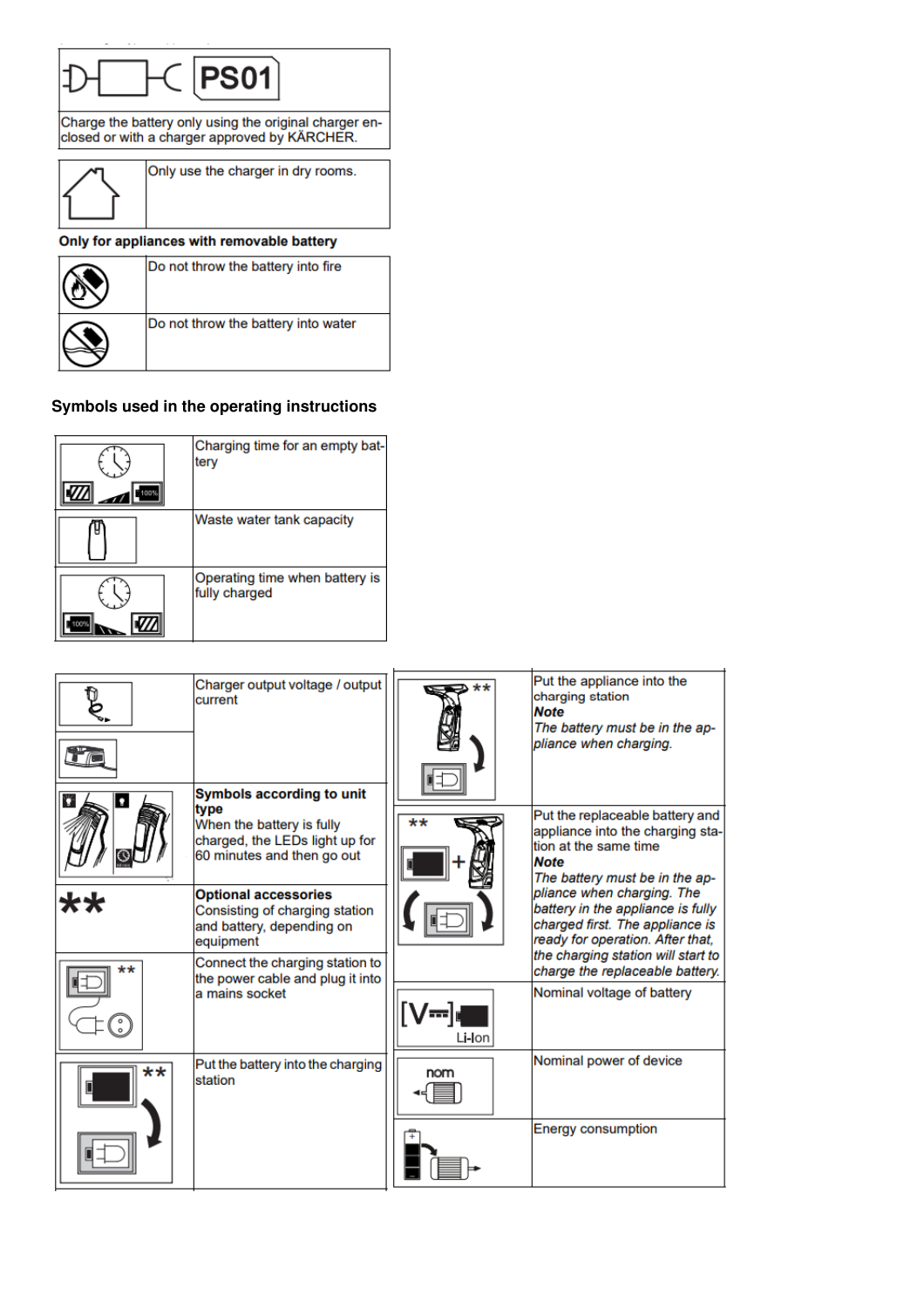| <b>Battery capacity</b>    |
|----------------------------|
| <b>Protection class</b>    |
| Weight                     |
| Sound level (EN 60704-2-1) |

## <span id="page-4-0"></span>**Scope of delivery**

The scope of delivery for the appliance is shown on the packaging. Check the contents for completeness when unpacking. If any accessories are missing or in the event of any shipping damage, please notify your dealer.

## <span id="page-4-1"></span>**Environmental protection**

The packing materials can be recycled. Please dispose of the packaging in accordance with the environmental regulations.

Electrical and electronic appliances contain valuable, recyclable materials and often components such as batteries, rechargeable batteries or oil, which – if handled or disposed of incorrectly – can pose a potential threat to human health and the environment. However, these components are required for the correct operation of the appliance. Appliances marked by this symbol are not allowed to be disposed of together with the household rubbish. **Notes** on the content materials (REACH) Current information on content materials can be found at: www.kaercher.com/REACH

## <span id="page-4-2"></span>**Transportation**

The battery has been tested in accordance with the relevant rules for international transport and can be transported/shipped.

## <span id="page-4-3"></span>**Warranty**

The warranty conditions issued by our sales company responsible apply in all countries. We shall remedy possible malfunctions on your device within the warranty period free of cost, provided that a material or manufacturing defect is the cause. In a warranty case, please contact your dealer (with the purchase receipt) or the next authorized customer service site.(See overleaf for the address)

#### <span id="page-4-4"></span>**Accessories and spare parts**

Only use original accessories and original spare parts. They ensure that the appliance will run fault-free and safely. Information on accessories and spare parts can be found at **[www.kaercher.com](http://www.kaercher.com)**.

#### <span id="page-4-5"></span>**Documents / Resources**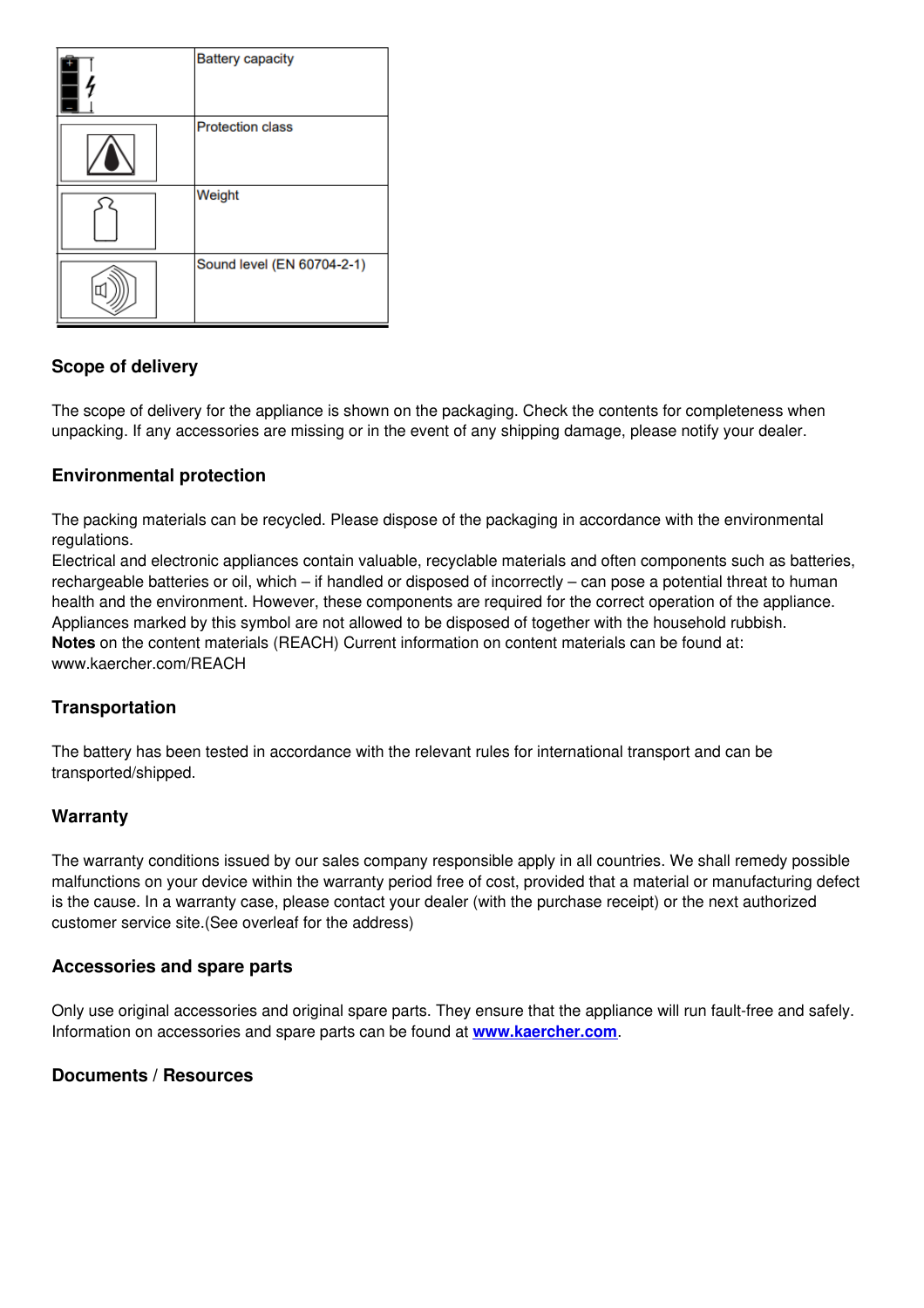

**KARCHER** 

**[KARCHER](https://manuals.plus/m/25cdcbfaad1ed3ef8f4d275900b8fa321380df7dda5f6e50e8e0741e0ccc006e_optim.pdf) WV 5 PLUS N Battery Powered Window Vacuum Cleaner** [pdf] Instructions WV 5 PLUS N, Battery Powered Window Vacuum Cleaner, Window Vacuum Cleaner, Window Cleaner, WV 5 PLUS N, Vacuum Cleaner

## <span id="page-5-1"></span>**References**

- **Home Garden Warranty [Registration](http://www.kaercher.com/welcome) Karcher North America USA | Kärcher**  $\bullet \perp$
- **Cleaning equipment and pressure washers | Kärcher [International](http://www.kaercher.com)**
- **Dealer Search | Kärcher [International](http://www.kaercher.com/dealersearch)**  $\bullet \perp$
- $\overline{\phantom{a}}$ **Reinigungsgeräte und [Hochdruckreiniger](http://www.kaercher.de/REACH) | Kärcher**

#### <span id="page-5-2"></span>**Related Manuals / Resources**

**symbios [BO8PG48SKQ](https://manuals.plus/symbios/bo8pg48skq-window-vacuum-cleaner-set-manual) Window Vacuum Cleaner Set User Guide**

BO8PG48SKQ Window Vacuum Cleaner Set



#### **[GARDENA](https://manuals.plus/gardena/battery-handheld-vacuum-cleaner-manual) Battery Handheld Vacuum Cleaner User Manual**

The expert for robots in your home With one click to the online shop myRobotcenter.eu myRobotcenter.co.uk Operators Manual…



**[KARCHER](https://manuals.plus/karcher/vc-5-cordless-handheld-vacuum-cleaner-manual) VC 5 Cordless Handheld Vacuum Cleaner User Guide**

KARCHER VC 5 Cordless Handheld Vacuum Cleaner How To Use Feature

## **[KARCHER](https://manuals.plus/karcher/10-1-high-value-tub-vacuum-cleaner-manual) 10-1 High Value Tub Vacuum Cleaner User Guide**

KARCHER 10-1 High Value Tub Vacuum Cleaner User Guide Warning These are only brief instructions! Please read and…



#### **Leave a comment**

<span id="page-5-0"></span>Your email address will not be published.

| Comment |  |
|---------|--|
| Name    |  |
| Email   |  |